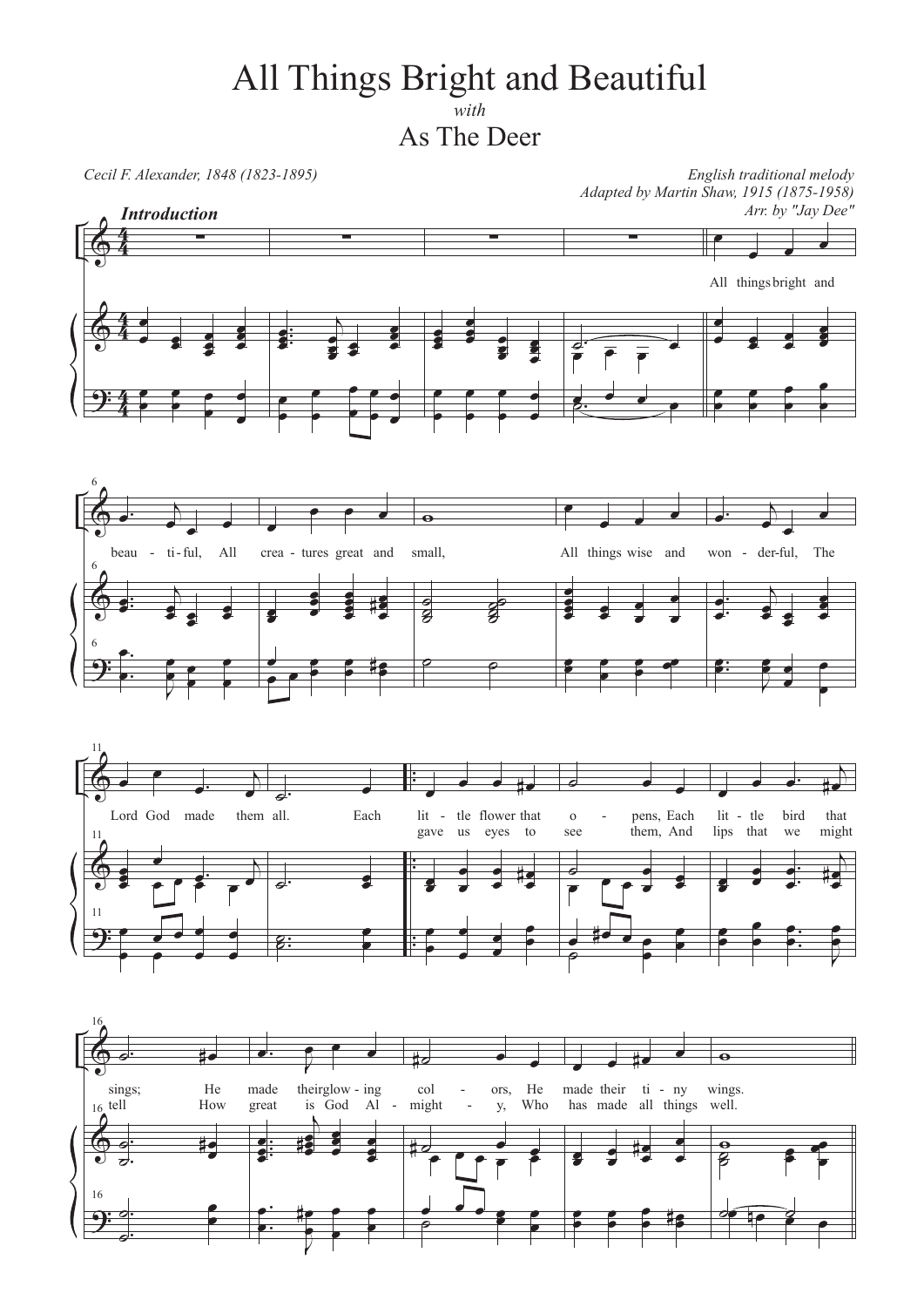







© 1984 by Maranatha! Music. All Rights Reserved Used by permission CCl Licence No.92086